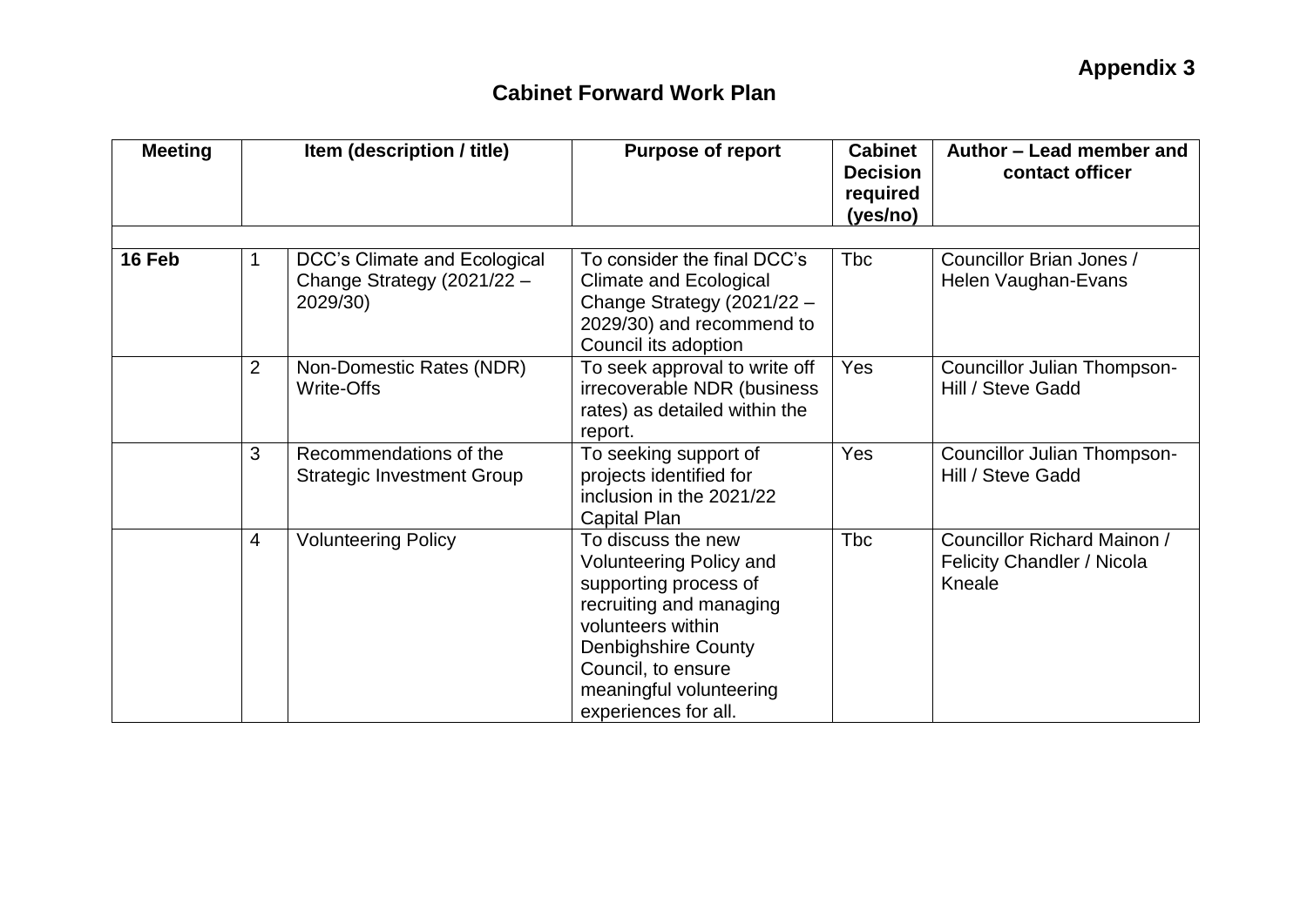| <b>Meeting</b> |                | Item (description / title)                                                | <b>Purpose of report</b>                                                                                                                         | <b>Cabinet</b><br><b>Decision</b><br>required<br>(yes/no) | Author - Lead member and<br>contact officer                   |  |
|----------------|----------------|---------------------------------------------------------------------------|--------------------------------------------------------------------------------------------------------------------------------------------------|-----------------------------------------------------------|---------------------------------------------------------------|--|
|                | 5              | Changes to Denbighshire's<br><b>Street Naming and Numbering</b><br>Policy | To seek approval of<br>proposed changes to the<br>policy                                                                                         | Yes                                                       | Councillor Richard Mainon /<br>Emma Jones                     |  |
|                | 6              | <b>Welsh Government Targeted</b><br><b>Investment Programme</b>           | To seek delegated authority<br>to officers relating to the WG<br><b>Targeted Investment</b><br>Programme following an<br>extension of the scheme | Yes                                                       | Councillor Hugh Evans /<br><b>Gareth Roberts</b>              |  |
|                | $\overline{7}$ | <b>Finance Report</b>                                                     | To update Cabinet on the<br>current financial position of<br>the Council                                                                         | <b>Tbc</b>                                                | Councillor Julian Thompson-<br>Hill / Steve Gadd              |  |
|                | 8              | Items from Scrutiny Committees                                            | To consider any issues<br>raised by Scrutiny for<br>Cabinet's attention                                                                          | <b>Tbc</b>                                                | <b>Scrutiny Coordinator</b>                                   |  |
|                |                |                                                                           |                                                                                                                                                  |                                                           |                                                               |  |
| 23 March       | 1              | Awel Y Dyffryn Extra Care<br>Housing - Appointment of Care<br>Providers   | To seek approval to appoint<br>2 care providers for ECH<br>older persons and Learning<br><b>Disability</b>                                       | Yes                                                       | Councillor Bobby Feeley / Phil<br>Gilroy / Emily Jones-Davies |  |
|                | $\overline{2}$ | Corporate Plan (Oct to Dec)                                               | To consider a performance<br>update on the Corporate<br>Plan                                                                                     | <b>Tbc</b>                                                | Councillor Julian Thompson-<br>Hill / Iola McGregor           |  |
|                | 3              | <b>Contract Procedures Rules</b>                                          | To consider the reviewed<br>contract procedures rules                                                                                            | <b>Tbc</b>                                                | Councillor Julian Thompson-<br>Hill / Lisa Jones              |  |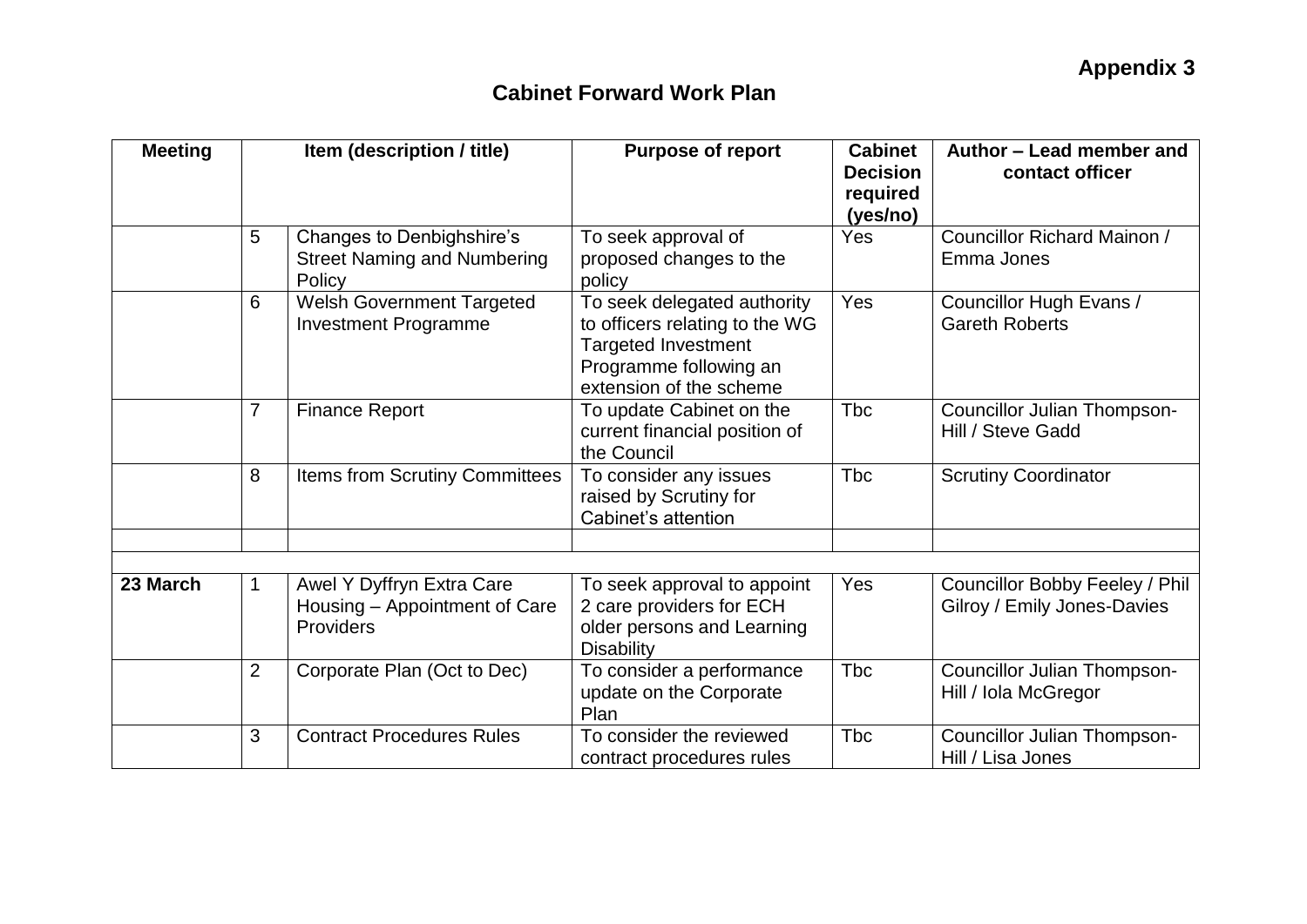| <b>Meeting</b> | Item (description / title) |                                | <b>Purpose of report</b>                                                    | <b>Cabinet</b><br><b>Decision</b><br>required<br>(yes/no) | Author - Lead member and<br>contact officer             |
|----------------|----------------------------|--------------------------------|-----------------------------------------------------------------------------|-----------------------------------------------------------|---------------------------------------------------------|
|                |                            |                                | which will require adoption<br>and form part of the council<br>constitution |                                                           |                                                         |
|                | $\overline{4}$             | <b>Finance Report</b>          | To update Cabinet on the<br>current financial position of<br>the Council    | <b>Tbc</b>                                                | Councillor Julian Thompson-<br>Hill / Steve Gadd        |
|                | 5                          | Items from Scrutiny Committees | To consider any issues<br>raised by Scrutiny for<br>Cabinet's attention     | <b>T</b> bc                                               | <b>Scrutiny Coordinator</b>                             |
|                |                            |                                |                                                                             |                                                           |                                                         |
| 27 April       | $\mathbf{1}$               | <b>Finance Report</b>          | To update Cabinet on the<br>current financial position of<br>the Council    | <b>T</b> bc                                               | Councillor Julian Thompson-<br>Hill / Steve Gadd        |
|                | $\overline{2}$             | Items from Scrutiny Committees | To consider any issues<br>raised by Scrutiny for<br>Cabinet's attention     | <b>T</b> bc                                               | <b>Scrutiny Coordinator</b>                             |
|                |                            |                                |                                                                             |                                                           |                                                         |
|                |                            |                                |                                                                             |                                                           |                                                         |
| 25 May         | $\mathbf{1}$               | <b>Finance Report</b>          | To update Cabinet on the<br>current financial position of<br>the Council    | <b>T</b> bc                                               | <b>Councillor Julian Thompson-</b><br>Hill / Steve Gadd |
|                | 2                          | Items from Scrutiny Committees | To consider any issues<br>raised by Scrutiny for<br>Cabinet's attention     | <b>T</b> bc                                               | <b>Scrutiny Coordinator</b>                             |
|                |                            |                                |                                                                             |                                                           |                                                         |